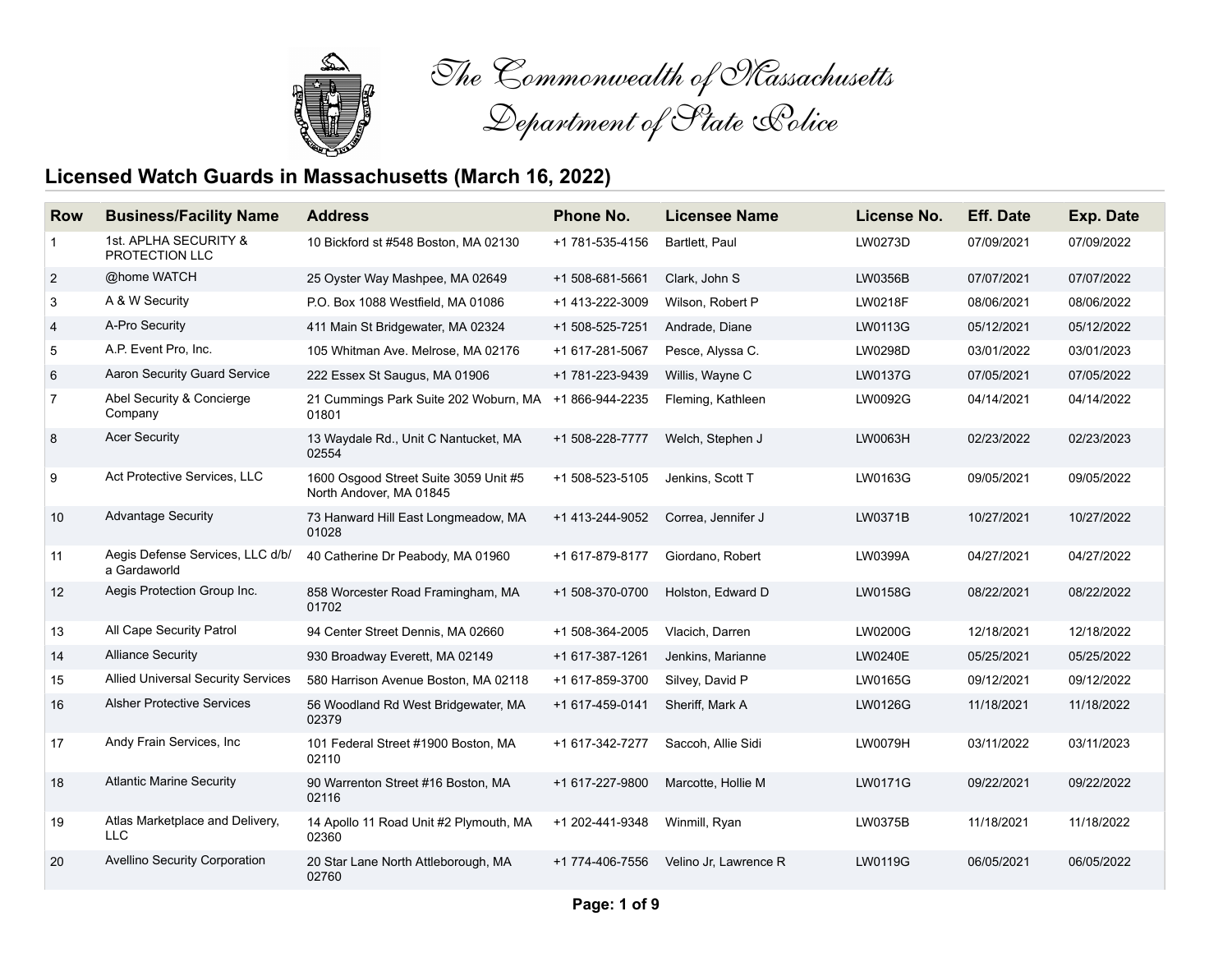| <b>Row</b> | <b>Business/Facility Name</b>                             | <b>Address</b>                                                                    | <b>Phone No.</b>             | <b>Licensee Name</b>      | License No.    | <b>Eff. Date</b> | Exp. Date  |
|------------|-----------------------------------------------------------|-----------------------------------------------------------------------------------|------------------------------|---------------------------|----------------|------------------|------------|
| 21         | <b>Bay State Protection Office</b><br>Administration      | 13 Gay Head Street Boston, MA 02130                                               | +1 617-820-6744              | Mejia, Francisco          | LW0370B        | 11/22/2021       | 11/22/2022 |
| 22         | Best Security Service Inc.                                | 312 Durfee St Fall River, MA 02720                                                | +1 508-679-2723              | Levitre, Brian J          | LW0154G        | 09/05/2021       | 09/05/2022 |
| 23         | <b>Block By Block</b>                                     | 101 Arch St #160 Boston, MA 02110                                                 | +1 615-850-0543              | Rakestraw Jr, Danny L     | <b>LW0172G</b> | 10/05/2021       | 10/05/2022 |
| 24         | <b>Buckland Security Services</b>                         | 2 Survey Circle Unit 2-A Billerica, MA<br>01862                                   | +1 978-667-5188              | Buckland, Jr., Leonard A. | <b>LW0080G</b> | 04/05/2021       | 04/05/2022 |
| 25         | <b>Bunker Protection Service</b>                          | 953 Massachusetts Ave Boston, MA 02119 +1 617-329-6211                            |                              | Monroig, Angel L          | LW0022H        | 03/12/2022       | 03/12/2023 |
| 26         | CAPE ASSOCIATES PROPERTY<br><b>MANAGEMENT, LLC</b>        | 345 Massasoit Road Eastham, MA 02642                                              | +1 508-255-1770              | Cole. Matthew H           | LW0023H        | 11/29/2021       | 11/29/2022 |
| 27         | Cape House Caretakers                                     | 171 Leland Rd Brewster, MA 02631                                                  | +1 774-251-3015              | Walther, Michael          | LW0193G        | 10/22/2021       | 10/22/2022 |
| 28         | CAPITALGUARD PROTECTION<br>INC.                           | 228 W.Chestnut St. Brockton, MA 02301                                             | +1 617-669-5531              | Sanon, Raoul              | LW0401A        | 04/30/2021       | 04/30/2022 |
| 29         | Centerra Group, LLC.                                      | 100 Springdale Road Westfield, MA 01085                                           | +1 413-642-4103              | Neville, Gerard Patrick   | LW0392B        | 03/04/2022       | 03/04/2023 |
| 30         | <b>Central Security</b>                                   | 340 Main Street., #853 Worcester, MA<br>01608                                     | +1 508-752-0000              | Erickson, Robert D        | LW0114G        | 05/27/2021       | 05/27/2022 |
| 31         | <b>Centurion Shield Protection</b><br>Services LLC        | 10 Pearl Street Wakefield, MA 01880                                               | +1 732-904-7971              | Bevacqui, Keith Frank     | LW0217E        | 05/20/2021       | 05/20/2022 |
| 32         | <b>CHAPS SECURITY, LLC.</b>                               | 35 Oakwood St. Boston, MA 02124                                                   | +1 617-265-0622              | James, Culberth           | LW0013H        | 01/22/2022       | 01/22/2023 |
| 33         | Chatelain LLC DBA Chatelain<br><b>Property Management</b> | 708 Route 134 Suite 9 Dennis, MA 02660                                            | +1 508-774-4725              | Chatelain, Edward         | LW0287D        | 11/09/2021       | 11/09/2022 |
| 34         | CHENEGA INFINITY, LLC.                                    | c/o Cogency Global 45 School Street Suite +1 401-662-6945<br>202 Boston, MA 02108 |                              | Morin, Charles N          | LW0223F        | 08/15/2021       | 08/15/2022 |
| 35         | Chenega Total Asset Protection                            | c/o Cogency Global 45 School Street Suite +1 6626945<br>202 Boston, MA 02108      |                              | Morin, Charles N          | <b>LW0224F</b> | 08/15/2021       | 08/15/2022 |
| 36         | Citywide Security, Inc.                                   | 15 Cerina Road Boston, MA 02130                                                   | +1 617-879-6060              | Marmo, Frederick J        | LW0398A        | 04/21/2021       | 04/21/2022 |
| 37         | <b>CNA Stores</b>                                         | 57 S. Hunt Road Amesbury, MA 01913                                                | +1 781-589-3192              | Rossi II, Thomas Louis    | LW0407A        | 06/10/2021       | 06/10/2022 |
| 38         | Colebrook Realty Services, Inc.                           | 1441 Main St. Springfield, MA 01103                                               | +1 413-781-0066              | Morin, Kevin R            | <b>LW0140G</b> | 07/12/2021       | 07/12/2022 |
| 39         | <b>Concrete Protective Services LIc</b>                   | 1075 North Montello Street 2nd Floor<br>Brockton, MA 02301                        | +1 508-299-7492,<br>Ext. 101 | Wright, Darrell           | LW0378B        | 01/19/2022       | 01/19/2023 |
| 40         | <b>Confidential Protective Services</b>                   | 57 City Hall Avenue (Rear Entrance)<br>Gardner, MA 01440                          | +1 508-864-8750              | Pettinella, Gregory A     | LW0024H        | 01/07/2022       | 01/07/2023 |
| 41         | <b>Contemporary Services</b><br>Corporation               | 2 Neptune Road, #404 Boston, MA<br>02128-1457                                     | +11800754515,<br>Ext. 0      | Brockway, Robert          | LW0096G        | 06/23/2021       | 06/23/2022 |
| 42         | Corporate Security Management,<br>Inc.                    | 55 Sonning Rd., P.O. Box 3322 Beverly,<br>MA 01915                                | +1 978-787-9900              | Evans, Edwin C            | LW0049H        | 02/08/2022       | 02/08/2023 |
| 43         | Crimeless Security, Inc.                                  | 37 Belmont Street LL Brockton, MA 02302                                           | +1 508-840-6363              | Jean, Peter               | LW0261E        | 01/20/2022       | 01/20/2023 |
| 44         | Critical Incident Management, LLC                         | 404 Middlesex Rd Ste 7 Tyngsborough,<br>MA 01879                                  | +1 978-649-4867              | Peace, Roger Alexander    | LW0402A        | 05/03/2021       | 05/03/2022 |
| 45         | D & P Security (D/B/A Global<br>Security)                 | 34 Churchhill St. Pittsfield, MA 01201                                            | +1 413-442-7031              | Hall, David L             | LW0017H        | 12/31/2021       | 12/31/2022 |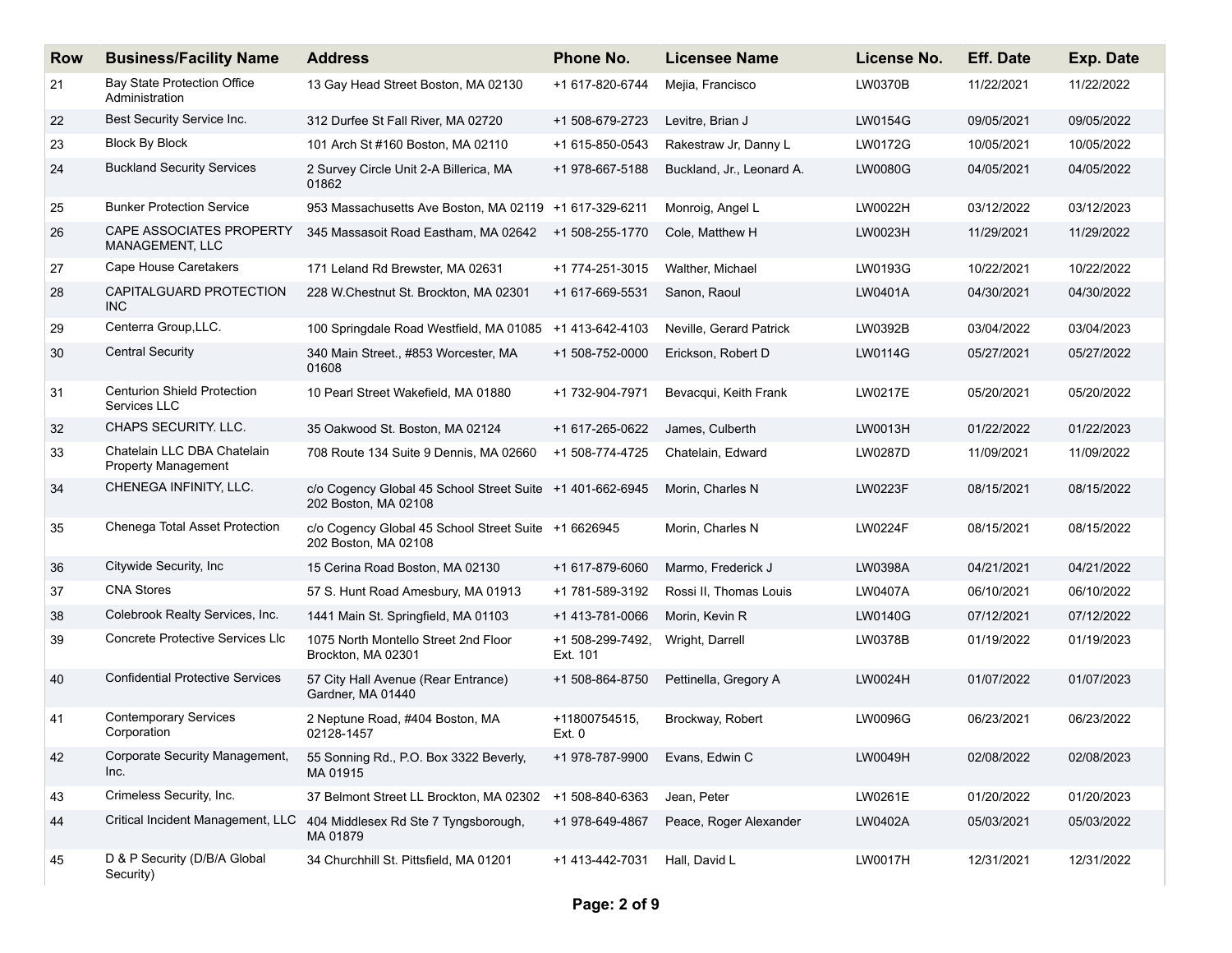| <b>Row</b> | <b>Business/Facility Name</b>                            | <b>Address</b>                                       | Phone No.                           | <b>Licensee Name</b>        | License No.    | <b>Eff. Date</b> | Exp. Date  |
|------------|----------------------------------------------------------|------------------------------------------------------|-------------------------------------|-----------------------------|----------------|------------------|------------|
| 46         | Darien Security Services LLC                             | 6 Pleasant St Suite 610 Malden, MA<br>02148          | +1 781-420-6271                     | Joseph, Darlene             | LW0221F        | 03/11/2022       | 03/11/2023 |
| 47         | Diversified Protection Corporation                       | 170 Woodward Avenue Seekonk, MA<br>02771             | +1 508-962-0403                     | Robitaille, Joseph F.       | LW0317C        | 05/03/2021       | 05/03/2022 |
| 48         | <b>DLS PROTECTIVE SERVICES</b>                           | P.O. Box 698 Bourne, MA 02562                        | +1 774-836-6089                     | Schuchman, Daryl L          | LW0136G        | 08/22/2021       | 08/22/2022 |
| 49         | Dothan Security, Inc dba DSI<br><b>Security Services</b> | 155 Federal Street Suite 700 Boston, MA<br>02110     | +1 334-793-5720                     | Sorrells, Edward            | LW0332C        | 12/07/2021       | 12/07/2022 |
| 50         | <b>DWS Security Services</b>                             | 76 Marshall St Holliston, MA 01746                   | +1 774-233-0540                     | Seav, Donavan W             | <b>LW0145G</b> | 09/22/2021       | 09/22/2022 |
| 51         | E.K.G. Security, Inc.                                    | 82 Wendell Avenue Suite #100 Pittsfield,<br>MA 01201 | +1 770-531-3326                     | Godbee, Fred Odom           | LW0410A        | 06/29/2021       | 06/29/2022 |
| 52         | Eagle Eyes Transport Solutions,<br>LLC.                  | 5 Robert J Way Plymouth, MA 02360                    | +1 508-591-3537                     | Richter, Raphael Winslow    | LW0367B        | 09/22/2021       | 09/22/2022 |
| 53         | Eagle Vision, Inc.                                       | 1017 Main St. PO Box 1243 Dennis, MA<br>02638        | +1 617-306-3587                     | Weagle, Donald J            | LW0216F        | 07/29/2021       | 07/29/2022 |
| 54         | Eldredge Property Services, LLC                          | 8 Goosepoint Lane Duxbury, MA 02332                  | +1 781-910-5901                     | Eldredge, Kathleen          | LW0348B        | 04/29/2021       | 04/29/2022 |
| 55         | <b>Elite Protective Services</b>                         | 67 Kemble Street Suite 3.1 Boston, MA<br>02119       | +1 617-887-0100                     | Augis, Maruta               | LW0072G        | 04/05/2021       | 04/05/2022 |
| 56         | <b>Emergent Biosolutions</b>                             | 90 Shawmut rd. Canton, MA 02021                      | +1 781-302-2911                     | Montissol, Brandy           | LW0312C        | 04/20/2021       | 04/20/2022 |
| 57         | <b>Empyreal Logistics</b>                                | 224 Cherry St Shrewsbury, MA 01545                   | +1 720-261-5359                     | Matsikis, Jodi Marie        | LW0346B        | 07/09/2021       | 07/09/2022 |
| 58         | <b>Excellent Protection Services</b>                     | 89 River St Boston, MA 02126                         | +1 786-343-2298                     | Jean, Marie Joelle          | LW0406A        | 06/10/2021       | 06/10/2022 |
| 59         | <b>Executive Protection International</b>                | P.O. Box 47 Halifax, MA 02338                        | +1 781-727-1623                     | Murphy, William J           | <b>LW0147G</b> | 08/23/2021       | 08/23/2022 |
| 60         | Facenda Protective Services                              | 37 Jeffrey Drive Pittsfield, MA 01201                | +1 413-344-3268                     | Facenda, Travis James       | LW0417A        | 08/17/2021       | 08/17/2022 |
| 61         | <b>First Priority Security</b>                           | 599 Canal ST Lawrence, MA 01841                      | +1 978-382-0354                     | Mangual, Jeremy Hector      | LW0433A        | 02/21/2022       | 02/21/2023 |
| 62         | First Protective Services Inc.                           | 413 Windsor St Cambridge, MA 02141                   | +1 617-354-4888                     | Nardella, Joseph D          | LW0256E        | 12/17/2021       | 12/17/2022 |
| 63         | Foran Realty Co, Inc.                                    | PO Box 839 Dennis, MA 02641                          | +1 508-385-1355                     | Foran, Patrick              | LW0118G        | 05/04/2021       | 05/04/2022 |
| 64         | Fuller Security Services, Inc.                           | 152 Prospect Street Easton, MA 02375                 | +1 508-415-1991                     | McArdle, Suzanne Marie      | LW0405A        | 05/17/2021       | 05/17/2022 |
| 65         | G4S Secure Solutions USA, Inc.                           | 580 Harrison Avenue Boston, MA 02118                 | +1 781-425-6800                     | Silvey, David P             | LW0403A        | 05/05/2021       | 05/05/2022 |
| 66         | Garda CL New England, Inc.                               | 260 Rustcraft Rd Dedham, MA 02026                    | +1 781-247-3137                     | Rosenberg, Kevin Lawrence   | LW0282D        | 07/22/2021       | 07/22/2022 |
| 67         | Garda CI New England, Inc.                               | 15th 4th Ave Needham, MA 02494                       | +1 781-707-8107                     | Mooradian Jr., Andrew Peter | LW0425A        | 12/22/2021       | 12/22/2022 |
| 68         | GAT PROTECTIVE AGENCY, INC                               | 400 Trade Center Suite 5900 Woburn, MA<br>01801      | +1 781-526-7146                     | Thompson, Glenroy A         | LW0011H        | 11/14/2021       | 11/14/2022 |
| 69         | <b>Global Security Consultants LP</b>                    | 4 Capden Court Upton, MA 01568                       | +1 774-313-8702,<br>Ext. 7743138702 | Maibaum, Paul Richard       | LW0349B        | 04/29/2021       | 04/29/2022 |
| 70         | <b>Global Security Solutions</b>                         | 1997 Somerset Ave Dighton, MA 02715                  | +1 774-521-8256                     | Picard Jr, William E        | LW0051H        | 02/05/2022       | 02/05/2023 |
| 71         | Green Mountain Concert Services,<br>Inc.                 | 1111 Beacon St Brookline, MA 02446                   | +1 802-662-1210                     | Ostroy, Allen Howard        | LW0428A        | 01/06/2022       | 01/06/2023 |
| 72         | <b>Guard Line Associates</b>                             | P.O. Box 401 Boston, MA 02129                        | +1 617-241-8756                     | Gormley, Richard J.         | LW0358B        | 09/22/2021       | 09/22/2022 |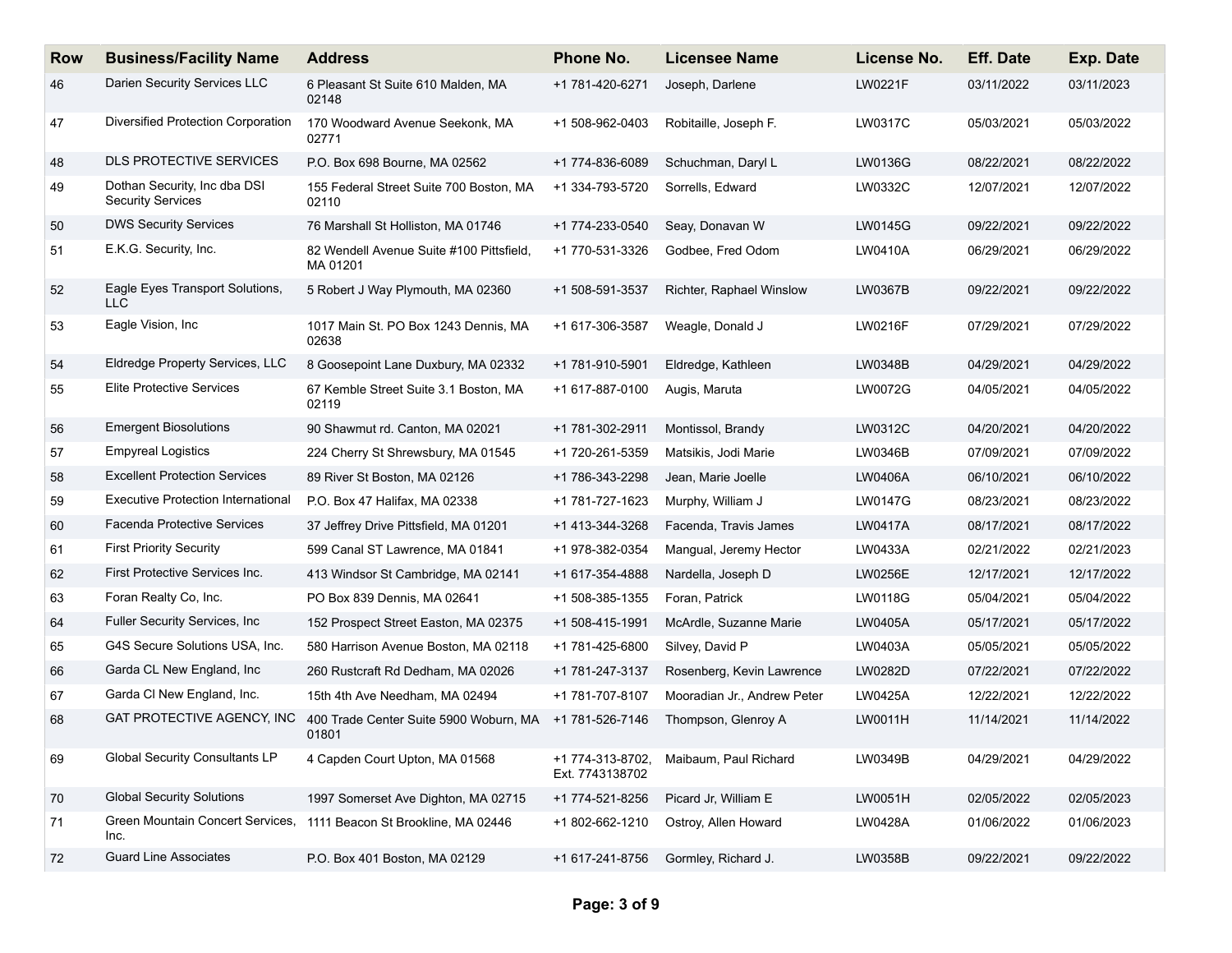| <b>Row</b> | <b>Business/Facility Name</b>                          | <b>Address</b>                                                    | <b>Phone No.</b>                    | <b>Licensee Name</b>   | License No.    | <b>Eff. Date</b> | Exp. Date  |
|------------|--------------------------------------------------------|-------------------------------------------------------------------|-------------------------------------|------------------------|----------------|------------------|------------|
| 73         | <b>GUARDIAN SECURITY &amp;</b><br>PROTECTION, LLC.     | 50 Strawberry Lane Canton, MA 02021                               | +1 617-645-4495                     | Neill, Eric J          | LW0128G        | 06/06/2021       | 06/06/2022 |
| 74         | Guardplus 24 Security, Inc.                            | 1036 Mass Ave. North Adams, MA 01247                              | +1 413-662-2029                     | Dickinson, Dennis A    | LW0157G        | 09/05/2021       | 09/05/2022 |
| 75         | <b>Guardwatch Security Services</b>                    | 29 Laurel Lane Sheffield, MA 01257                                | +1 413-232-0033                     | Pottle, David Wayne    | LW0211F        | 08/27/2021       | 08/27/2022 |
| 76         | Harrington Property Management                         | 1 Village Green North #101 Plymouth, MA<br>02360                  | +1 774-454-0015                     | Harrington, David      | LW0411A        | 06/29/2021       | 06/29/2022 |
| 77         | Highbridge Concierge                                   | 25 Chestnut Terrace Newton, MA 02459                              | +1 617-762-6730                     | Knight, Patrick J      | LW0210F        | 04/15/2021       | 04/15/2022 |
| 78         | Home Care Property Management<br>Services, Inc.        | 35 Artisan Way Sandwich, MA 02644                                 | +1 508-815-4280                     | Saunders, Karen L      | LW0131G        | 12/02/2021       | 12/02/2022 |
| 79         | Home Sitters, Inc.                                     | 56 Concord Lane Barnstable, MA 02655                              | +1 508-428-4471                     | Barattini, Peter D     | LW0042H        | 03/04/2022       | 03/04/2023 |
| 80         | <b>HPS</b>                                             | 800 West Cummings Park Suite # 1850<br>Woburn, MA 01801           | +1 617-886-5130                     | Schieffer, W. Ross     | LW0132G        | 06/05/2021       | 06/05/2022 |
| 81         | Hub Security Systems, LLC                              | 18 Pond Circle Boston, MA 02130                                   | +1 617-872-8077                     | Iannella, Richard      | LW0426A        | 12/30/2021       | 12/30/2022 |
| 82         | <b>Hunter Protective Services</b>                      | 10 Burlington Mall Road Suite 125<br>Burlington, MA 01803         | +1 857-998-8649                     | Steiner, Jason T       | LW0168G        | 09/05/2021       | 09/05/2022 |
| 83         | Integrity Protection Service Corp                      | 551 Dorchester Ave Suite # 20 Boston, MA +1 857-312-5425<br>02127 |                                     | Luna, Luis A           | LW0247E        | 08/19/2021       | 08/19/2022 |
| 84         | Inter-Con Security Systems, Inc.                       | 10 Causeway Street #247 Boston, MA<br>02222                       | +1 626-535-2200                     | Walcott, Rudolph       | LW0242E        | 07/19/2021       | 07/19/2022 |
| 85         | International Protective Services,<br>Inc              | 153 Andover Street #209 Danvers, MA<br>01923                      | +1 978-750-4600                     | Batsinelas, Stella     | LW0436A        | 03/15/2022       | 03/15/2023 |
| 86         | <b>International Security Assistance</b><br>Group, LLC | 400 Trade Center ., Suite # 5900 Woburn,<br>MA 01801              | +1 617-523-0523                     | Auterio, Barbara J     | LW0035H        | 01/04/2022       | 01/04/2023 |
| 87         | issm Protective Services Inc                           | 1023 Central Street Leominster, MA 01453                          | +1 978-537-9294                     | Shenker, Shimon        | LW0397A        | 04/20/2021       | 04/20/2022 |
| 88         | J.F. Protection Service                                | 115 Katie Court Fall River, MA 02720                              | +1 617-980-5680                     | Fils, Junior           | LW0306C        | 03/21/2021       | 03/21/2022 |
| 89         | Jet Security, LLC                                      | 189 Washington Steet Dedham, MA 02026                             | +1 617-938-9091                     | Cenolli, Suela         | LW0091H        | 03/11/2022       | 03/11/2023 |
| 90         | JL Property Services                                   | 6 Shore Road Unit 1 Truro, MA 02652                               | +1 508-326-1404                     | Landry, James E        | LW0347B        | 05/21/2021       | 05/21/2022 |
| 91         | JMP HOMEWATCH AND<br><b>HANDYMAN</b>                   | 89 White Rock Rd Yarmouth, MA 02675                               | +1 617-365-3478                     | Potts, John M          | LW0416A        | 07/23/2021       | 07/23/2022 |
| 92         | Jon R. Fuller Locksmith                                | 184 Main St Orleans, MA 02643                                     | +1 508-240-8888                     | Fuller, Jon R          | <b>LW0110G</b> | 07/05/2021       | 07/05/2022 |
| 93         | JS PROTECTIVE SERVICES, INC                            | 70 Heron Way Leominster, MA 01453                                 | +1 978-342-5900,<br>Ext. 9785143738 | Rivard Jr, Roland R    | LW0144G        | 09/27/2021       | 09/27/2022 |
| 94         | Knight Protection Services Inc.                        | PO Box 78556 Belmont, MA 02478                                    | +1 617-489-5679                     | Griffin, Donna Anne    | LW0382B        | 12/30/2021       | 12/30/2022 |
| 95         | Lancer Security, Inc.                                  | 21 Girard Rd. Stoneham, MA 02180                                  | +1 781-953-8358                     | Dipaola Jr, John       | LW0117G        | 05/19/2021       | 05/19/2022 |
| 96         | Landmark Event Staffing Services,<br>Inc.              | 275 Main Street West Newbury, MA 01985                            | +1 714-293-4248                     | Harrison, Michael S    | LW0248E        | 08/20/2021       | 08/20/2022 |
| 97         | LFS Group, Inc                                         | 43 Race Point Road Unit D Provincetown,<br>MA 02657               | +1 508-487-0399                     | Ferrari-Scacco, Laurie | LW0201G        | 02/04/2022       | 02/04/2023 |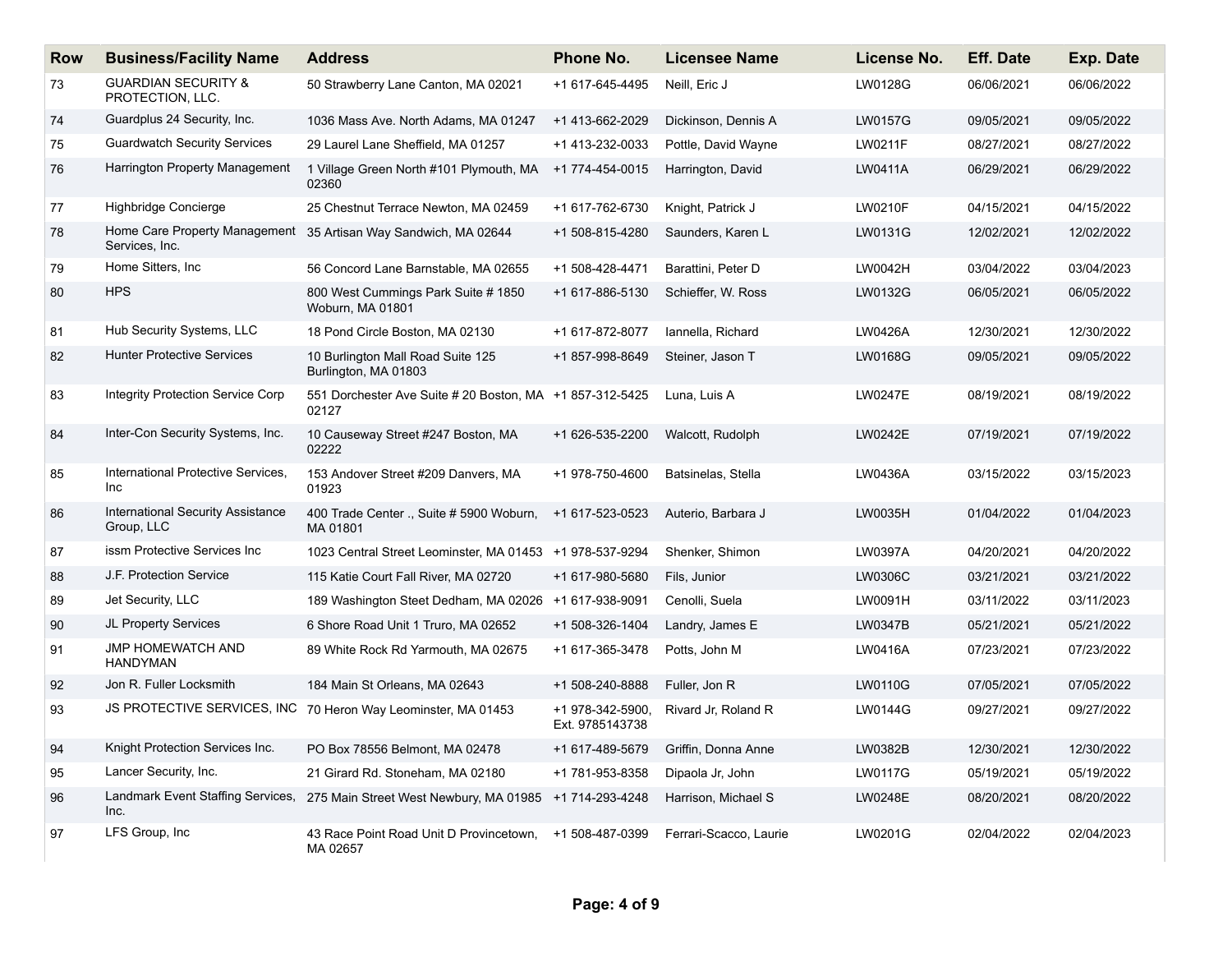| <b>Row</b> | <b>Business/Facility Name</b>                     | <b>Address</b>                                                          | Phone No.                    | <b>Licensee Name</b>    | License No.    | <b>Eff. Date</b> | <b>Exp. Date</b> |
|------------|---------------------------------------------------|-------------------------------------------------------------------------|------------------------------|-------------------------|----------------|------------------|------------------|
| 98         | Liberty Security Service, Inc.                    | 1111 Elm St., Suite #32 B West Springfield, +1 413-747-2277<br>MA 01089 |                              | Rivera, Jose            | LW0046H        | 01/06/2022       | 01/06/2023       |
| 99         | Liberty Siqueira LLC                              | 300 Buck Island Road Unit 5G Yarmouth,<br>MA 02673                      | +1 339-221-4702              | Lindeman, Robert Philip | LW0418A        | 08/19/2021       | 08/19/2022       |
| 100        | Lighthouse Home Watch                             | 610 Main St. Brewster, MA 02631                                         | +1 413-531-8988              | Bodamer, Craig Howard   | LW0342C        | 03/11/2022       | 03/11/2023       |
| 101        | Linxx Global Solutions, Inc.                      | 155 Federal Street Suite 700 Boston, MA<br>02110                        | +1 757-472-2765              | Murphy, Matthew         | <b>LW0226F</b> | 10/14/2021       | 10/14/2022       |
| 102        | Longwood Security Services, Inc.                  | 429 Newbury St Boston, MA 02115                                         | +1 617-735-0600              | Connelly, John T        | LW0422A        | 12/06/2021       | 12/06/2022       |
| 103        | Loomis Armored US, LLC.                           | 85 Constitution Drive Taunton, MA 02780                                 | +1 508-880-1242              | Medeiros, Daniel M.     | LW0302D        | 02/22/2022       | 02/22/2023       |
| 104        | Lower Cape Property<br>Management                 | 39 George Ryder Road Chatham, MA<br>02633                               | +1 508-255-2001,<br>Ext. 2   | Smith, Virginia Jean    | LW0333C        | 12/19/2021       | 12/19/2022       |
| 105        | M.E. PROTECTIVE SERVICES                          | 12 Atlas St Fairhaven, MA 02719                                         | +1 774-202-0330              | Whitaker, Milan M       | LW0086G        | 03/30/2021       | 03/30/2022       |
| 106        | M.J. Norton Security, Inc.                        | 1819 Page Blvd Springfield, MA 01151                                    | +1 888-734-0707              | Allen, Robert S         | LW0028H        | 12/23/2021       | 12/23/2022       |
| 107        | M.J.A. Protective Services, Inc.                  | 11 Woodspring Farm Lane Sandwich, MA<br>02563                           | +1 508-420-1386              | Bondarek, Michael T     | LW0093G        | 05/05/2021       | 05/05/2022       |
| 108        | Malca-Amit Armored, Inc.                          | 4 Cross Street Unit 1 North Attleborough,<br>MA 02760                   | +1 718-525-6400,<br>Ext. 302 | Singh, Michael          | LW0182G        | 09/07/2021       | 09/07/2022       |
| 109        | Marker Protection Services Inc                    | 395 May 1 Worcester, MA 01602                                           | +1 508-667-4869              | Rodriguez, Marshall     | LW0419A        | 09/17/2021       | 09/17/2022       |
| 110        | <b>MAXSENT</b>                                    | 1 Rocky Way Harwich, MA 02645                                           | +1 781-329-3009              | Whelan, William         | LW0027H        | 01/28/2022       | 01/28/2023       |
| 111        | MC GARR SERVICE GROUP                             | 233 Needham Street Suite #530 Newton,<br>MA 02464                       | +1 617-783-2777              | Mcgarr, Kelly           | LW0070H        | 03/06/2022       | 03/06/2023       |
| 112        | <b>MCH Security and Protective</b><br>Services    | 93 Gardner Street Peabody, MA 01960                                     | +1 978-587-5522              | Heath, Marc C           | <b>LW0257E</b> | 01/12/2022       | 01/12/2023       |
| 113        | MDS PROTECTION SERVICES,<br><b>INC</b>            | 738 Main St 450 Waltham, MA 02451                                       | +1 781-647-1089              | McCourt, Scott          | LW0097G        | 05/04/2021       | 05/04/2022       |
| 114        | Merrimack Valley Guard Service,<br>Inc.           | 170 Common Street #211 Lawrence, MA<br>01840                            | +1 978-688-8810              | D'Amico, Anthony J      | LW0395A        | 03/18/2021       | 03/18/2022       |
| 115        | Metro Protection And Patrol<br>Services           | 70 James St Worcester, MA 01603                                         | +1 508-795-7007              | Baniukiewicz, Michael T | LW0167G        | 03/09/2022       | 03/09/2023       |
| 116        | Metro Security Company LLC                        | 178 Park Street North Attleborough, MA<br>02760                         | +1 401-829-2122              | LaPorte, Anthony        | LW0412A        | 07/01/2021       | 07/01/2022       |
| 117        | Minimized Exposure Security<br><b>Strategists</b> | 665 Nantasket Ave Hull, MA 02045                                        | +1 781-264-6069              | Ervin, Martin           | LW0374B        | 11/13/2021       | 11/13/2022       |
| 118        | Minuteman Security                                | 515 Saratoga Street Boston, MA 02128                                    | +1 617-968-1666              | Tassinari, Stephen      | LW0159G        | 10/27/2021       | 10/27/2022       |
| 119        | Montas Security Agency, Inc.                      | 2 Museum Sq Apt316 Lawrence, MA<br>01840                                | +1 978-420-6681              | Montas-Graciano, Jose L | LW0295D        | 01/04/2022       | 01/04/2023       |
| 120        | Montrond's Security service                       | 334 fountain st Fall River, MA 02721                                    | +1 774-223-0863              | Montrond, Aldair Fontes | LW0434A        | 02/23/2022       | 02/23/2023       |
| 121        | Moore Security Corporation                        | 22 Bearberry Path Plymouth, MA 02360                                    | +1 508-553-9091              | Botteri Jr, Joseph P    | LW0130G        | 10/31/2021       | 10/31/2022       |
| 122        | Moore Security Services                           | 4850 State Highway Eastham, MA 02642                                    | +1 508-255-3005              | Vought, Ruth            | LW0380B        | 02/23/2022       | 02/23/2023       |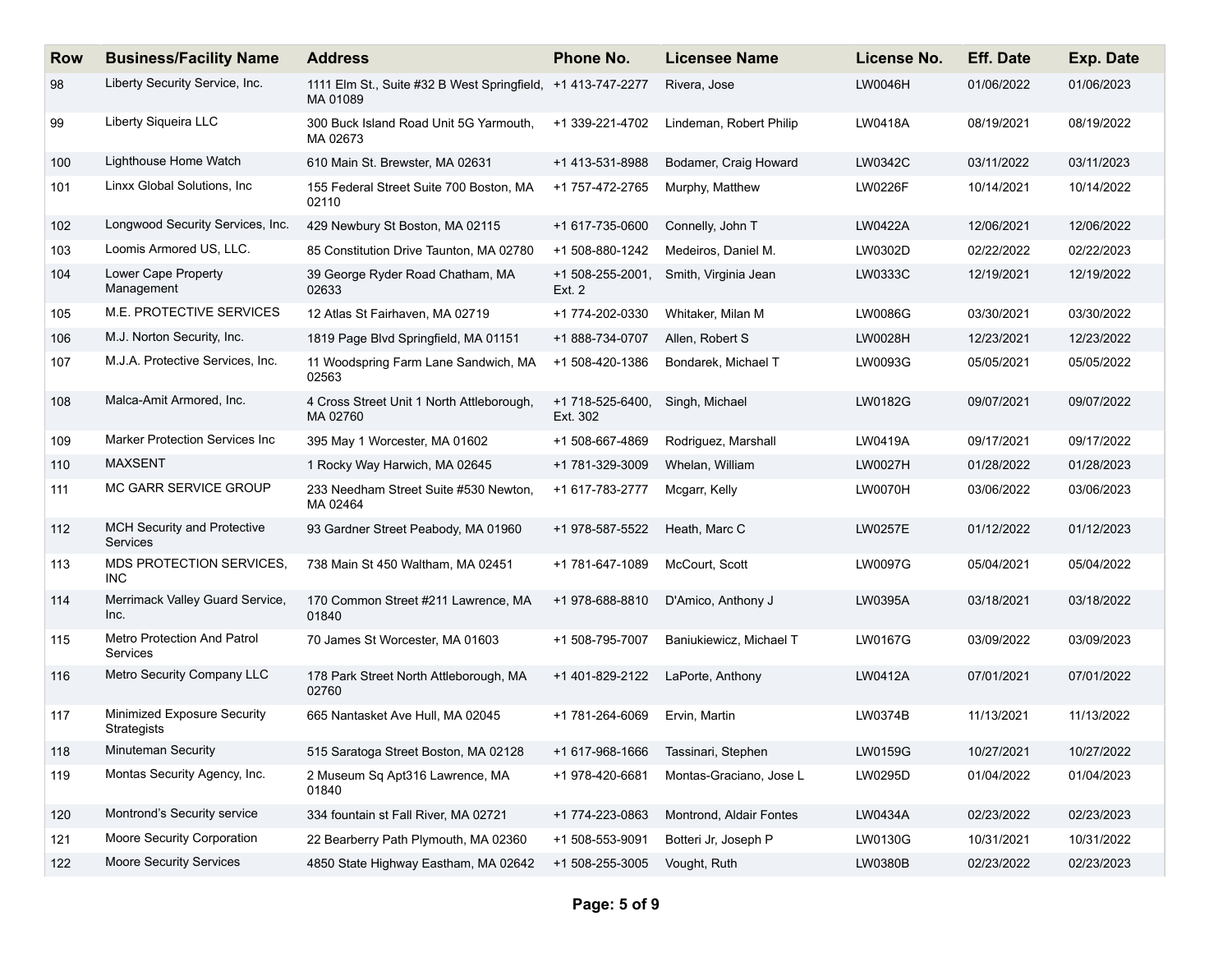| <b>Row</b> | <b>Business/Facility Name</b>              | <b>Address</b>                                      | Phone No.                                | Licensee Name             | License No.    | <b>Eff. Date</b> | Exp. Date  |
|------------|--------------------------------------------|-----------------------------------------------------|------------------------------------------|---------------------------|----------------|------------------|------------|
| 123        | N.E.S. Solutions LLC                       | 3 Amos Circle Mashpee, MA 02649                     | +1 401-725-1500,<br>Ext. 7745214313      | Fantasia, Wayne           | LW0316C        | 05/06/2021       | 05/06/2022 |
| 124        | <b>National Cinema Security</b>            | 172 Rice Avenue Northborough, MA<br>01532           | +1 413-637-3482                          | Crowley, John             | LW0385B        | 01/18/2022       | 01/18/2023 |
| 125        | NAUSET MANAGEMENT, LLC.                    | 2 Samoset Rd Orleans, MA 02653                      | +1 774-353-8668                          | Clark, Jonathan T         | LW0095G        | 06/29/2021       | 06/29/2022 |
| 126        | <b>NEW ENGLAND SAFETY</b><br>PARTNERS, LLC | 77 Oak St STE 202 Newton, MA 02464                  | +1 617-299-0176                          | Gardner, Edward T         | <b>LW0090F</b> | 05/18/2021       | 05/18/2022 |
| 127        | NEW ENGLAND SECURITY<br>(NESPSA, INC)      | 208 Broadway Malden, MA 02148                       | +1 617-322-6372                          | Sarno Jr, Daniel Anthony  | LW0343C        | 03/13/2022       | 03/13/2023 |
| 128        | New Era Protection                         | 175 Hobart st Danvers, MA 01923                     | +1 617-652-8745                          | Carrasquillo, Julio       | LW0260E        | 01/10/2022       | 01/10/2023 |
| 129        | <b>Night Watch Security</b>                | 41-2 Cottage Street Westport, MA 02790              | +1 508-687-4331                          | Cleaves, George           | LW0424A        | 12/14/2021       | 12/14/2022 |
| 130        | NMS Security Services, LLC.                | 62 Gregory Drive Attleboro, MA 02703                | +1 508-478-4606                          | Moore, John F             | LW0058H        | 02/10/2022       | 02/10/2023 |
| 131        | North American Security, Inc.              | 181 Park Ave. Springfield, MA 01089                 | +1 617-770-0233                          | Perez, Peter              | LW0377B        | 01/04/2022       | 01/04/2023 |
| 132        | North United Security Service              | 51 Forest Hills Street #1 Boston, MA<br>02130       | +1 401-429-5019                          | Henry, Jermaine           | LW0264D        | 09/27/2021       | 09/27/2022 |
| 133        | OCS PROTECTIVE SERVICES                    | 536 High St. North Attleborough, MA<br>02760        | +1 508-699-2004                          | Dufault, Gregory P        | LW0138G        | 06/25/2021       | 06/25/2022 |
| 134        | OLD SALT'S HOME WATCH                      | P.O. Box 1083 Wellfleet, MA 02663                   | +1 508-237-0760                          | Frazier, Charles E        | LW0181G        | 10/05/2021       | 10/05/2022 |
| 135        | Omnium Protection Group                    | 221 Tibbett Circle Fitchburg, MA 01420              | +1 617-593-8410                          | Brennan, William          | LW0215F        | 03/04/2022       | 03/04/2023 |
| 136        | On Cape Home Watch Services                | 52 Triangle Circle Sandwich, MA 02563               | +1 508-566-5507                          | Fitzpatrick, John William | LW0420A        | 10/06/2021       | 10/06/2022 |
| 137        | One Protection Security LLC                | 10 Wardwell Place Lynn, MA 01902                    | +1 781-971-0477                          | Andre, Gontrand           | LW0258E        | 12/01/2021       | 12/01/2022 |
| 138        | <b>Orion Protective Services</b>           | 1242 Main Street Suite 212 Springfield,<br>MA 01103 | +1 888-737-2873                          | Ramsdell, Amannda         | LW0244E        | 06/22/2021       | 06/22/2022 |
| 139        | Osprey Home Watch Inc.                     | PO Box 146 Oak Bluffs, MA 02557                     | +1 214-697-2404                          | Bryan, William R          | LW0245E        | 01/04/2022       | 01/04/2023 |
| 140        | Outer Cape Home Watch                      | 2 Meadow Road Unit 3 Provincetown, MA<br>02657      | +1 404-664-8613                          | D'Andrea Jr, Joseph Peter | LW0423A        | 12/09/2021       | 12/09/2022 |
| 141        | Overwatch Security, LLC.                   | 310 Wilbur Ave Swansea, MA 02777                    | +1 857-523-0776                          | Salomon, Pierre Roberto   | LW0289C        | 04/01/2021       | 04/01/2022 |
| 142        | PalAmerican Security Inc.                  | 70 East Street Methuen, MA 01844                    | +1 617-721-2868                          | Stahl III, Eugene Henry   | LW0352B        | 05/06/2021       | 05/06/2022 |
| 143        | PALLADION SERVICES, LLC.                   | 88 Broad St Boston, MA 02110                        | +1 617-482-1119                          | Primrose, Richard M       | LW0106G        | 05/17/2021       | 05/17/2022 |
| 144        | Paragon Systems, Inc.                      | 29 Coventry Road Holden, MA 01520                   | +1 703-263-7176                          | DiGregorio, Joseph John   | LW0179G        | 08/31/2021       | 08/31/2022 |
| 145        | <b>Parkman Security</b>                    | 70 Phillips Avenue Stoughton, MA 02072              | +1 508-245-2031,<br>Ext.<br>+15082452031 | Parkman, Ben              | LW0345B        | 04/22/2021       | 04/22/2022 |
| 146        | Patriot Security & Patrol                  | 48 Walnut St. Plymouth, MA 02360                    | +1 508-922-8186                          | Johnson, Lawrence H       | LW0083G        | 03/30/2021       | 03/30/2022 |
| 147        | Patrol Protect Secure, Inc.                | 398 Columbus Ave Ste 355 Boston, MA<br>02116        | +1 855-777-1190                          | Galante, Andrew           | LW0427A        | 01/03/2022       | 01/03/2023 |
| 148        | <b>Pennington Security</b>                 | 10 Pine Plain Rd Georgetown, MA 01833               | +1 617-592-9021                          | Pennington, Terence       | LW0323C        | 12/10/2021       | 12/10/2022 |
| 149        | Penwarden Protective Services              | 374 Concord Rd Billerica, MA 01821                  | +1 978-319-5970                          | Penwarden Jr, William J   | LW0409A        | 06/22/2021       | 06/22/2022 |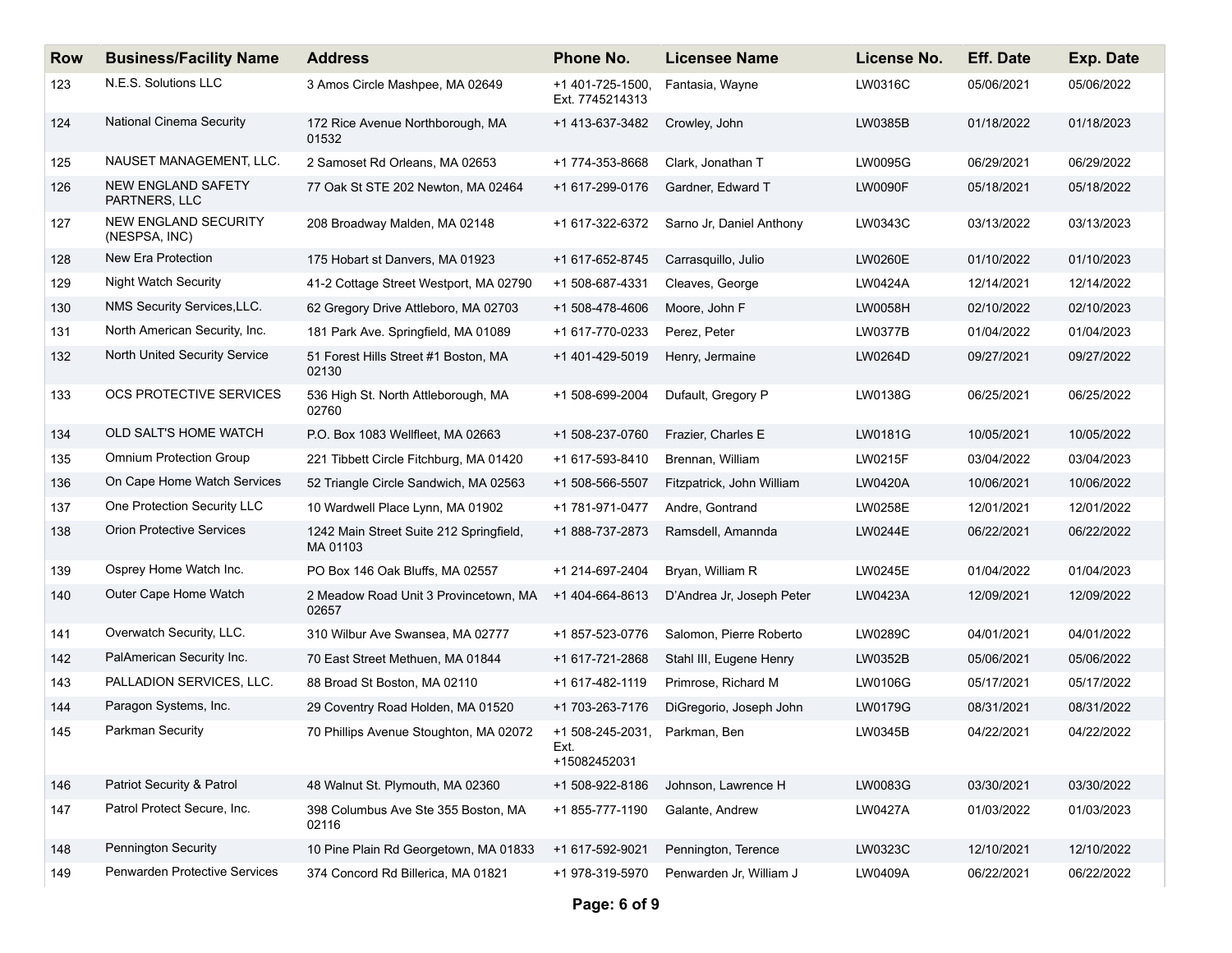| <b>Row</b> | <b>Business/Facility Name</b>                        | <b>Address</b>                                        | <b>Phone No.</b>             | <b>Licensee Name</b>        | License No.    | <b>Eff. Date</b> | Exp. Date  |
|------------|------------------------------------------------------|-------------------------------------------------------|------------------------------|-----------------------------|----------------|------------------|------------|
| 150        | <b>Personal Protection Specialists</b><br><b>LLC</b> | 203 Rockwood Drive Saugus, MA 01906                   | +1 857-221-1771              | McMillan, Leartis Jay       | LW0360B        | 01/04/2022       | 01/04/2023 |
| 151        | <b>Phoenix Protective Service</b>                    | 187 Pleasant St APT C Melrose, MA<br>02176            | +1 781-439-2937              | Penkethman, Jason Alexander | LW0429A        | 01/20/2022       | 01/20/2023 |
| 152        | <b>Pilgrim Security and Consulting</b>               | 8 Russell Ave Plymouth, MA 02360                      | +1 508-746-9773              | Norris, Timothy Cole        | <b>LW0236F</b> | 12/31/2021       | 12/31/2022 |
| 153        | Port Security Services LLC                           | 257 Grove Street Norwell, MA 02061                    | +1 781-204-0087              | Cunio, Richard R            | LW0373B        | 11/13/2021       | 11/13/2022 |
| 154        | Precisely B3 Security LLC                            | 85 Grew Ave. Unit A Boston, MA 02131                  | +1 617-676-8380              | Rainey, Sherritta           | LW0194G        | 12/27/2021       | 12/27/2022 |
| 155        | <b>Prescott Worldwide Security</b><br>Concierge      | 18 Teixeria Lane Falmouth, MA 02536                   | +1 508-360-1536              | Zylinski, II, Edwin P.      | LW0178G        | 09/14/2021       | 09/14/2022 |
| 156        | Product Security Group, Inc.                         | 139 Main St Suite #4 Sturbridge, MA<br>01566          | +1 508-217-3330,<br>Ext. 700 | French, Marc David          | LW0331C        | 12/03/2021       | 12/03/2022 |
| 157        | Professional Security Services,<br>Inc.              | 1951 Pleasant St Fall River, MA 02723                 | +1 508-675-2051              | Casey, Jane C               | LW0161G        | 09/09/2021       | 09/09/2022 |
| 158        | Prosegur Services Group, Inc.                        | 220 Howard Street Lowell, MA 01851                    | +1 781-376-9699              | Fratolillo, John F.         | <b>LW0414A</b> | 07/12/2021       | 07/12/2022 |
| 159        | Protection Specialist Consultants /<br>DBA PSC       | 1245 Worcester St Natick, MA 01760                    | +1 508-653-0852              | Hunter, James Robert        | LW0400A        | 04/28/2021       | 04/28/2022 |
| 160        | Protective Services Group, Inc.                      | 87 Crescent Road Needham, MA 02494                    | +11800780050,<br>Ext. 1      | Rolfingsmeier, Cynthia A    | LW0123G        | 06/05/2021       | 06/05/2022 |
| 161        | <b>RAM SECURITY</b>                                  | 36 Spring Street Malden, MA 02148                     | +1 617-652-6099              | McMillan, Ryan A            | LW0396A        | 04/15/2021       | 04/15/2022 |
| 162        | Raven's Nest                                         | 2 Priscilla Street Falmouth, MA 02536                 | +1 508-457-1659              | DiNardo, Daniel J           | <b>LW0188G</b> | 09/28/2021       | 09/28/2022 |
| 163        | Red Coats, Inc.                                      | 75 State Street Suite 100 Boston, MA<br>02109         |                              | Vincent, George D           | LW0020H        | 12/23/2021       | 12/23/2022 |
| 164        | Redcon Security LLC,                                 | 67 Sheridan st Lynn, MA 01902                         | +1 857-233-1068              | Console, David              | LW0379B        | 01/04/2022       | 01/04/2023 |
| 165        | Responsible Professional Security<br>Agency          | 16 Nason St. Bellingham, MA 02019                     | +1 508-966-0069              | Dickinson, Robert J         | LW0143G        | 11/16/2021       | 11/16/2022 |
| 166        | Rojee Security                                       | 3 Forest St Franklin, MA 02038                        | +1 508-527-5196              | Rojee Jr, Naif J            | <b>LW0115G</b> | 06/05/2021       | 06/05/2022 |
| 167        | Safe House Security                                  | 27 Tiger Lily Trail Rehoboth, MA 02769                | +1 401-255-1430              | Randall, David M            | LW0266D        | 04/03/2021       | 04/03/2022 |
| 168        | SafeGuard Blue Inc.                                  | 20 Macomber Road Gloucester, MA 01930 +1 508-783-9461 |                              | Ingersoll, Lawrence H       | LW0297C        | 06/01/2021       | 06/01/2022 |
| 169        | Salo Home Watch                                      | P.O. BOX 255 Rockport, MA 01966                       | +1 978-660-2372              | Salo, Dana L                | LW0081G        | 11/01/2021       | 11/01/2022 |
| 170        | Sec Tek, Inc.                                        | 106 Elm Street North Reading, MA 01864                | +1 978-664-4436              | Spina, Anthony J            | LW0077G        | 04/20/2021       | 04/20/2022 |
| 171        | Secure Harbor                                        | 16 Flume Ct. Yarmouth, MA 02673                       | +1 508-778-6579              | Mitchell, John P            | LW0164G        | 09/30/2021       | 09/30/2022 |
| 172        | Secure Response                                      | 51 Westwood Rd. Pittsfield, MA 01201                  | +1 413-841-5838              | Hicks, David N              | <b>LW0068H</b> | 03/15/2022       | 03/15/2023 |
| 173        | SECURED PROTECTION<br><b>AGENCY SERVICES</b>         | 250 Spring Street Apt. 9 Boston, MA<br>02132          | +1 857-389-4992              | Bastien, Edwidge            | LW0340C        | 02/23/2022       | 02/23/2023 |
| 174        | Securemedy Incorporated                              | 310 Lowell St Andover, MA 01810                       | +1 617-515-4285              | Mora, Arnaldo Jose          | LW0213F        | 12/07/2021       | 12/07/2022 |
| 175        | SecuriStar Inc.                                      | 152 Prospect Street Easton, MA 02375                  | +1 508-415-1991              | McArdle, Suzanne Marie      | LW0313C        | 04/26/2021       | 04/26/2022 |
| 176        | Security III, Inc                                    | 128 Hemenway St Boston, MA 02115                      | +1 857-204-7362              | Roche, Thomas Keegan        | LW0389B        | 02/07/2022       | 02/07/2023 |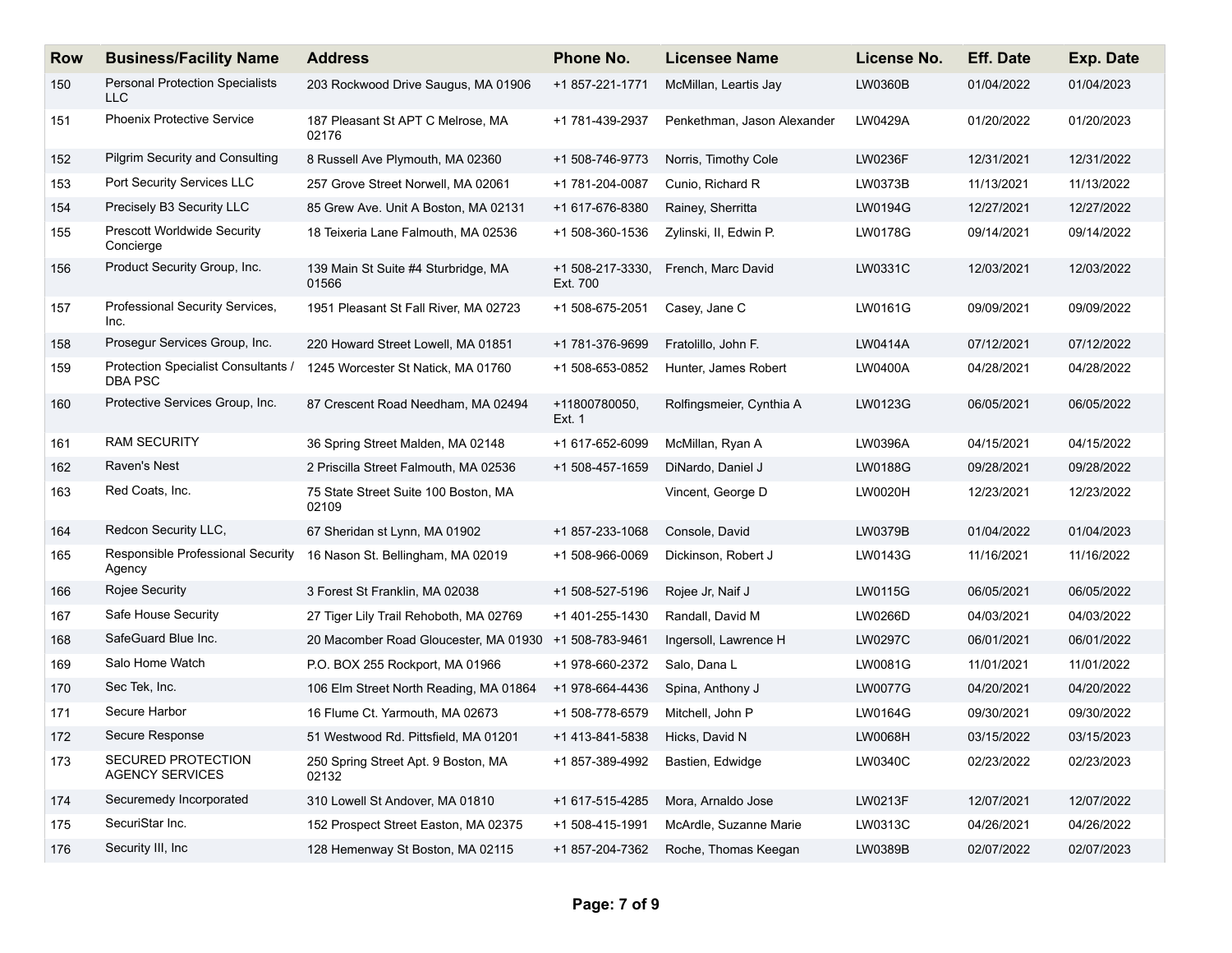| <b>Row</b> | <b>Business/Facility Name</b>                       | <b>Address</b>                                                       | <b>Phone No.</b>                   | <b>Licensee Name</b>        | License No. | <b>Eff. Date</b> | <b>Exp. Date</b> |
|------------|-----------------------------------------------------|----------------------------------------------------------------------|------------------------------------|-----------------------------|-------------|------------------|------------------|
| 177        | Security RI                                         | 812 Sandford Road Westport, MA 02790                                 | +1 401-231-8130,<br>Ext. 210       | Volatile, John J.           | LW0354B     | 05/20/2021       | 05/20/2022       |
| 178        | SecurityCraft LLC                                   | 21 Murphy Rd Hudson, MA 01749                                        | +1 774-312-5030                    | Cariglia, Jeffrey Anthony   | LW0421A     | 12/01/2021       | 12/01/2022       |
| 179        |                                                     | Signal 88 Security of New England 19 Estabrook Road Newton, MA 02465 | +1 360-561-1830                    | Kinder, Robert William      | LW0304D     | 03/14/2022       | 03/14/2023       |
| 180        | Siroka Security L.L.C.                              | 1075 Washington St Newton, MA 02465                                  | +1 857-231-0840                    | Siroka, Andrew              | LW0283D     | 07/29/2021       | 07/29/2022       |
| 181        | Six13 Guard Inc                                     | 82 Wendell Avenue Suite 1000 Pittsfield,<br>MA 02101                 | +1 919-699-9965                    | Grossman, Aharon            | LW0357B     | 07/13/2021       | 07/13/2022       |
| 182        | <b>SJS WATCH GUARD</b>                              | 80 Blue Hills Parkway Milton, MA 02186                               | +1 617-427-7799                    | Hall, Sherman               | LW0151G     | 10/05/2021       | 10/05/2022       |
| 183        | Sodexo                                              | 1 Gillette Park Boston, MA 02127                                     | +1 671-755-9769                    | Palmer, Kirk                | LW0430A     | 01/20/2022       | 01/20/2023       |
| 184        | SouthState Property Services                        | 8 Fairhaven Way Plymouth, MA 02360                                   | +1 508-224-7500                    | Winterson III, John F       | LW0336C     | 12/20/2021       | 12/20/2022       |
| 185        | Special Response Corp.                              | 14804 York Road Sparks, MD 21152                                     | +1 410-785-1212                    | Herman, Martin B            | LW0160G     | 08/09/2021       | 08/09/2022       |
| 186        | <b>SSC</b>                                          | 1085 Worcester Street Natick, MA 01760                               | +1 203-449-2911                    | Burbage, Michael G          | LW0183G     | 12/05/2021       | 12/05/2022       |
| 187        | St. Moritz Security Services                        | 39-45 Newbury St #306 Boston, MA 02116 +1 617-594-8608               |                                    | Schwartz, Matthew Curtis    | LW0305D     | 03/16/2022       | 03/16/2023       |
| 188        | <b>Statewide Protective Services</b><br>Corporation | 1615 Acushnet Ave. New Bedford, MA<br>02746                          | +1 508-998-7221                    | Estrella, James             | LW0351B     | 05/02/2021       | 05/02/2022       |
| 189        | <b>Stone Security</b>                               | 40 Northville Way North Attleborough, MA<br>02762                    | +1 508-699-8656                    | Stone, Chester E            | LW0007H     | 11/06/2021       | 11/06/2022       |
| 190        | <b>Strategic Security Corp</b>                      | 1 Mifflin Place Suite 400 Cambridge, MA<br>02138                     | +1 646-285-7495                    | Sordi, Joseph C             | LW0368B     | 09/23/2021       | 09/23/2022       |
| 191        | Sunstates Security, LLC                             | 90 Canal Street 4th floor Boston, MA<br>02114                        | +1 919-987-1426                    | Correll, Kristine Mary      | LW0362B     | 08/06/2021       | 08/06/2022       |
| 192        | Supreme Property Management                         | 1032 Turnpike Street Suite 202 Canton,<br>MA 02021                   | +1 781-341-2414                    | Bates, Stephen F            | LW0294D     | 12/28/2021       | 12/28/2022       |
| 193        | SureFox North America                               | 108 Mill Street Holden, MA 01522                                     | +1 888-767-7665                    | Vallee Jr, William Francis  | LW0408A     | 06/17/2021       | 06/17/2022       |
| 194        | TEAM OPS, LLC.                                      | One Patriot Place Foxborough, MA 02035                               | +1 508-549-0245                    | Christiansen, William Niels | LW0309C     | 04/28/2021       | 04/28/2022       |
| 195        | TG-17, Inc.                                         | 292 Newbury St Suite 485 Boston, MA<br>02115-2801                    | +1 860-937-8498                    | Reed, John C                | LW0415A     | 07/19/2021       | 07/19/2022       |
| 196        | The All Seeing Eye Security                         | 110 Chauncy St., Suite # 101 Boston, MA<br>02111                     | +1 617-785-9367                    | Adem, Mandar                | LW0073G     | 05/21/2021       | 05/21/2022       |
| 197        | The House Watchers                                  | 4 Churchill Rd Winchester, MA 01890                                  | +1 781-729-3447                    | Fantasia, Frank             | LW0195G     | 11/03/2021       | 11/03/2022       |
| 198        | The Whitestone Group                                | 10 Bancroft St Dracut, MA 08126                                      | +1 978-995-5921                    | Chenevert, Paul M.          | LW0186G     | 11/24/2021       | 11/24/2022       |
| 199        | TILLINGER'S CONCEIGE, INC.                          | 200 Berkeley St Boston, MA 02116                                     | +1 617-236-1199                    | Tillinger, Douglas          | LW0116G     | 05/12/2021       | 05/12/2022       |
| 200        | TJF Property Management LLC                         | 352 State Highway Building 3 Unit 5 Truro,<br>MA 02652               | +1 508-240-4951<br>Ext. 5082404951 | Fitzgerald, Thomas John     | LW0337C     | 12/28/2021       | 12/28/2022       |
| 201        | Tomahawk Protection Group Inc.                      | 183 Sumner Street Stoughton, MA 02072                                | +1 207-659-6012                    | Marden, Christopher         | LW0339B     | 04/22/2021       | 04/22/2022       |
| 202        | Top Notch Protective Services LLC                   | 104 Purchase Street Milford, MA 01757                                | +1 781-400-4062                    | Woodroffe, Paul             | LW0431A     | 01/27/2022       | 01/27/2023       |
| 203        | Triple Canopy, Inc.                                 | 84 State Street Suite 660 Boston, MA<br>02109                        | +1 703-673-5000                    | Neville, Gerard Patrick     | LW0220F     | 07/24/2021       | 07/24/2022       |